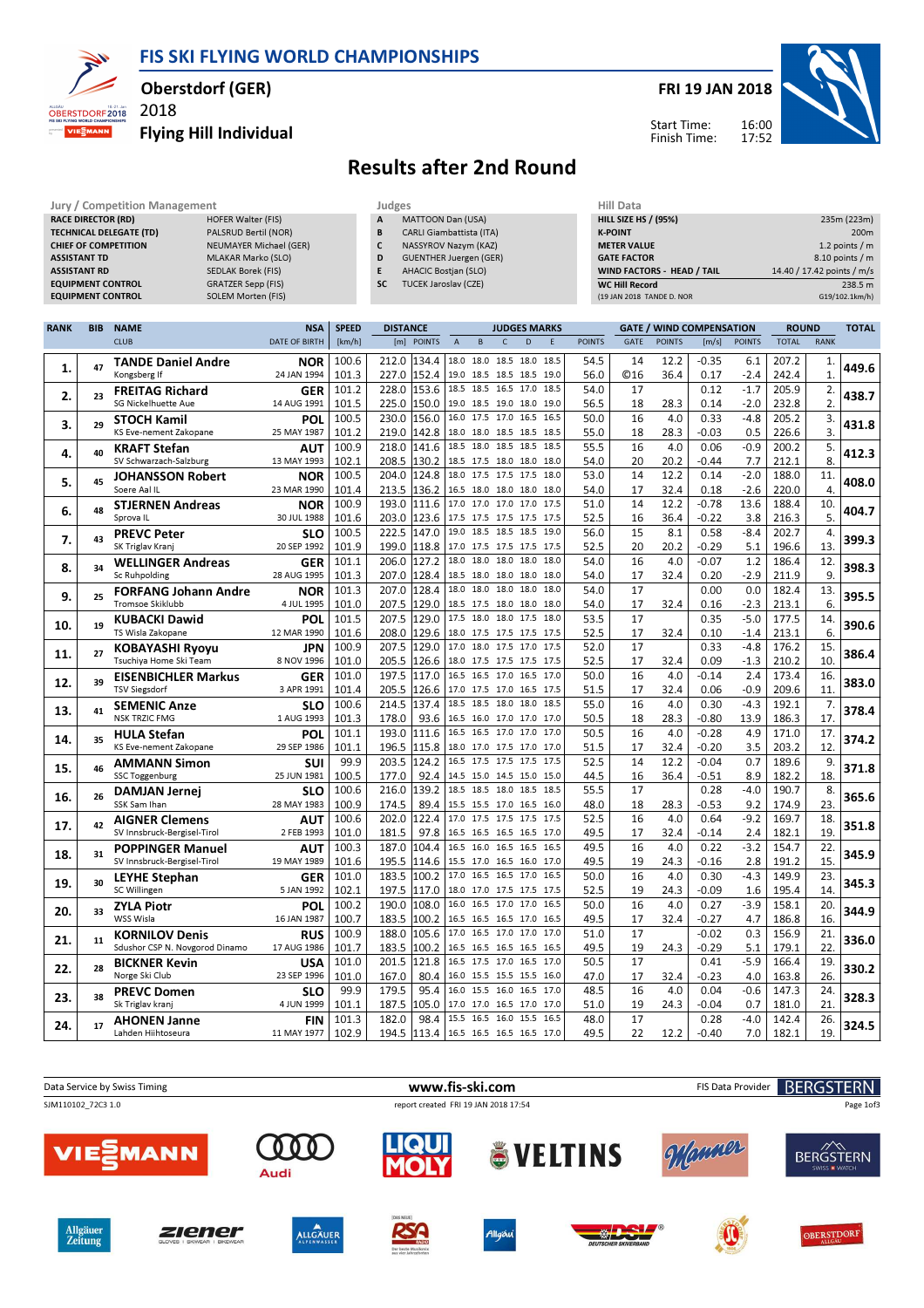FIS SKI FLYING WORLD CHAMPIONSHIPS



Oberstdorf (GER)

Flying Hill Individual

2018

FRI 19 JAN 2018



Start Time: Finish Time:

## Results after 2nd Round

| <b>RANK</b> | <b>BIB</b> | <b>NAME</b>                 | <b>NSA</b>           | <b>SPEED</b> | <b>DISTANCE</b> |                                      |  |   |   | <b>JUDGES MARKS</b>        |               |      |               | <b>GATE / WIND COMPENSATION</b> |               | <b>ROUND</b> |             | <b>TOTAL</b> |
|-------------|------------|-----------------------------|----------------------|--------------|-----------------|--------------------------------------|--|---|---|----------------------------|---------------|------|---------------|---------------------------------|---------------|--------------|-------------|--------------|
|             |            | <b>CLUB</b>                 | <b>DATE OF BIRTH</b> | [km/h]       |                 | [m] POINTS                           |  | R | D |                            | <b>POINTS</b> | GATE | <b>POINTS</b> | $\lfloor m/s \rfloor$           | <b>POINTS</b> | <b>TOTAL</b> | <b>RANK</b> |              |
| 25.         |            | <b>ROMASHOV Alexey</b>      | <b>RUS</b>           | 100.5        |                 | 184.0 100.8 16.0 16.0 15.5 16.0 15.5 |  |   |   |                            | 47.5          | 17   |               | 0.08                            | $-1.2$        | 147.1        | 25.         | 320.7        |
|             |            | Saint-Petersburg KOR1       | 29 APR 1992          | 102.0        |                 | 191.0 109.2 17.0 16.5 17.0 17.0 16.5 |  |   |   |                            | 50.5          | 22   | 12.2          | $-0.10$                         | 1.7           | 173.6        | 24.         |              |
| 26.         |            | <b>INSAM Alex</b>           | <b>ITA</b>           | 101.0        | 174.5           | 89.4 15.5 15.5 15.5 15.5 15.5        |  |   |   |                            | 46.5          | 17   |               | $-0.29$                         | 5.1           | 141.0        | 27.         | 312.5        |
|             |            | <b>GS FIAMME ORO</b>        | 19 DEC 1997          | 102.4        |                 | 185.0 102.0 16.5 16.5 16.5 16.5 16.0 |  |   |   |                            | 49.5          | 22   | 12.2          | $-0.45$                         | 7.8           | 171.5        | 25.         |              |
| 27.         |            | <b>KASAI Noriaki</b>        | JPN                  | 99.6         |                 | 218.5 142.2                          |  |   |   | $16.0$ 17.0 16.0 17.0 17.0 | 50.0          | 15   | 8.1           | 0.49                            | $-7.1$        | 193.2        | 6.          | 302.9        |
|             |            | Tsuchiva Home Ski Team      | 6 JUN 1972           | 100.7        | 123.5           | 28.2   13.5 14.0 14.5 13.5 14.0      |  |   |   |                            | 41.5          | 18   | 28.3          | $-0.67$                         | 11.7          | 109.7        | 30.         |              |
| 28.         |            | <b>KOBAYASHI Junshiro</b>   | JPN                  | 100.1        | 171.5           | 85.8 14.0 15.0 15.0 14.5 15.5        |  |   |   |                            | 44.5          | 17   |               | 0.33                            | $-4.8$        | 125.5        | 29.         | 278.7        |
|             |            | Megmilk Snow Brand Ski Team | 11 JUN 1991          | 101.4        | 169.0           | 82.8   14.5 15.0 15.5 15.0 16.0      |  |   |   |                            | 45.5          | 22   | 12.2          | $-0.73$                         | 12.7          | 153.2        | 28.         |              |
| 29.         |            | <b>COLLOREDO Sebastian</b>  | <b>ITA</b>           | 100.8        | 159.0           | 70.8   16.5 16.0 16.0 16.0 16.0      |  |   |   |                            | 48.0          | 17   |               | $-0.05$                         | 0.9           | 119.7        | 30.         | 275.4        |
|             |            | <b>GS FIAMMEGIALLE</b>      | 9 SEP 1987           | 103.0        |                 | 184.0 100.8 16.5 16.5 16.5 16.5 17.0 |  |   |   |                            | 49.5          | 25   |               | $-0.31$                         | 5.4           | 155.7        | 27.         |              |
| 30.         |            | <b>NAZAROV Mikhail</b>      | <b>RUS</b>           | 100.6        | 160.5           | 72.6   16.0 15.5 15.5 16.0           |  |   |   | 16.0                       | 47.5          | 17   |               | 0.13                            | $-1.9$        | 118.2        | 31.         | 250.8        |
|             |            | Moscow RGSH Stolitsa Dinamo | 14 OCT 1994          | 103.3        | 161.0           | 73.2 15.0 16.0 15.5 16.0 15.5        |  |   |   |                            | 47.0          | 25   |               | $-0.71$                         | 12.4          | 132.6        | 29.         |              |

|     |    |                                                           |                           |       |       | not qualified for 2nd round |                          |                          |      |     |     |      |    |     |         |        |       |     |       |
|-----|----|-----------------------------------------------------------|---------------------------|-------|-------|-----------------------------|--------------------------|--------------------------|------|-----|-----|------|----|-----|---------|--------|-------|-----|-------|
| 31. | 37 | <b>HAYBOECK Michael</b><br>UVB Hinzenbach-Oberoesterreich | <b>AUT</b><br>5 MAR 1991  | 101.3 | 171.5 | 85.8                        | 8.5                      | 9.0                      | 10.0 | 9.0 | 9.5 | 27.5 | 16 | 4.0 | $-0.50$ | 8.7    | 126.0 | 28. | 126.0 |
| 32. |    | <b>AALTO Antti</b><br>Kiteen Urheilijat                   | <b>FIN</b><br>2 APR 1995  | 101.1 | 160.0 | 72.0                        |                          | 15.0 16.0 15.5 16.0 16.0 |      |     |     | 47.5 | 17 |     | 0.13    | $-1.9$ | 117.6 | 32. | 117.6 |
| 33. |    | <b>VASSILIEV Dimitry</b><br>Ufa Dinamo                    | <b>RUS</b><br>26 DEC 1979 | 100.9 | 159.0 | 70.8                        |                          | 13.5 14.0 14.5 13.0 15.5 |      |     |     | 42.0 | 17 |     | $-0.04$ | 0.7    | 113.5 | 33. | 113.5 |
| 34. | 13 | <b>DESCHWANDEN Gregor</b><br>Horw                         | <b>SUI</b><br>27 FEB 1991 | 100.6 | 150.5 | 60.6                        |                          | 15.5 15.0 16.0 15.5 15.5 |      |     |     | 46.5 | 17 |     | $-0.27$ | 4.7    | 111.8 | 34. | 111.8 |
| 35. |    | <b>NOUSIAINEN Eetu</b><br>Puijo Ski club                  | <b>FIN</b><br>29 APR 1997 | 101.1 | 161.0 | 73.2                        |                          | 15.0 15.5 15.0 15.0 15.0 |      |     |     | 45.0 | 17 |     | 0.47    | $-6.8$ | 111.4 | 35. | 111.4 |
| 36. |    | <b>BOYD-CLOWES Mackenzie</b><br>Altius Nordic Ski Club    | <b>CAN</b><br>13 JUL 1991 | 101.0 | 147.0 | 56.4                        | 15.5 15.5 15.5 15.0 15.0 |                          |      |     |     | 46.0 | 17 |     | 0.01    | $-0.1$ | 102.3 | 36. | 102.3 |
| 37. |    | <b>SCHULER Andreas</b><br>Einsiedeln                      | <b>SUI</b><br>30 DEC 1995 | 100.7 | 141.5 | 49.8                        |                          | 15.5 15.0 14.5 15.0 15.5 |      |     |     | 45.5 | 17 |     | $-0.16$ | 2.8    | 98.1  | 37. | 98.1  |
| 38. |    | <b>GLASDER Michael</b><br>Norge Ski Club                  | <b>USA</b><br>27 MAR 1989 | 100.7 | 140.0 | 48.0                        |                          | 14.5 15.0 14.5 14.0 14.0 |      |     |     | 43.0 | 17 |     | $-0.28$ | 4.9    | 95.9  | 38. | 95.9  |
| 39. |    | <b>BARTOL Tilen</b><br>SSK Sam Ihan                       | <b>SLO</b><br>17 APR 1997 | 99.8  | 144.0 | 52.8                        |                          | 14.5 14.5 14.5 14.5 15.5 |      |     |     | 43.5 | 16 | 4.0 | 0.35    | $-5.0$ | 95.3  | 39. | 95.3  |
| 40. |    | <b>DESCOMBES SEVOIE Vincent</b><br>Douanes - Chamonix     | <b>FRA</b><br>9 JAN 1984  | 100.6 | 133.0 | 39.6                        |                          | 14.0 14.5 14.0 14.5 14.0 |      |     |     | 42.5 | 17 |     | 0.17    | $-2.4$ | 79.7  | 40. | 79.7  |